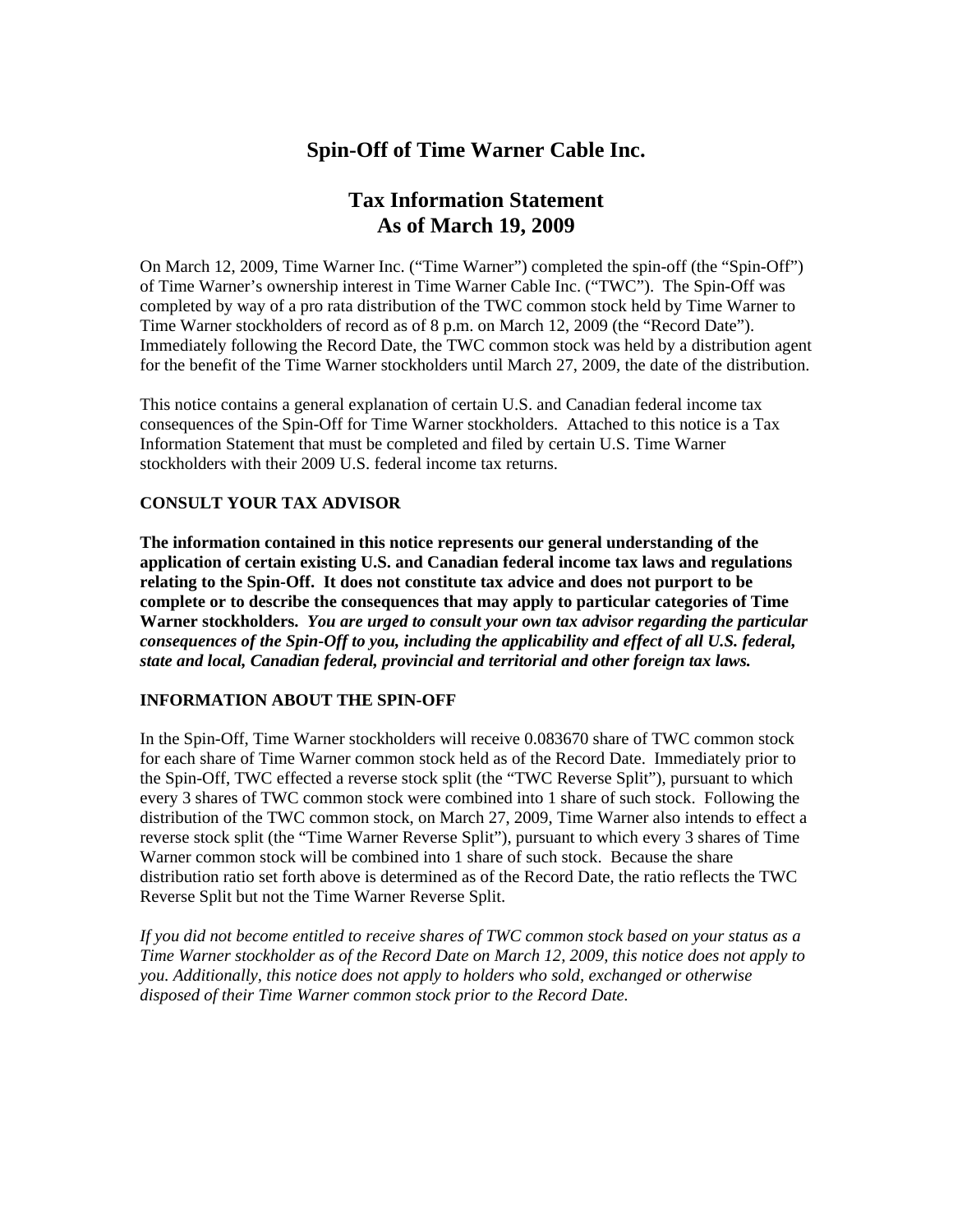#### **U.S. FEDERAL INCOME TAX CONSEQUENCES TO U.S. HOLDERS**

The following is a summary of the material U.S. federal income tax consequences of the Spin-Off to U.S. Holders (as defined below) of Time Warner common stock. This summary is not a complete description of those consequences and, in particular, may not address U.S. federal income tax considerations that affect the treatment of a stockholder who acquired Time Warner common stock as compensation or of a stockholder subject to special treatment under the Internal Revenue Code (for example, insurance companies, financial institutions, dealers in securities or tax-exempt organizations). Your individual circumstances may affect the tax consequences of the Spin-Off to you. In addition, this summary provides no information about tax consequences under applicable state, local or other laws, other than U.S. federal income tax laws, or about the U.S. federal income tax consequences to a non-U.S. Holder. This summary is based upon the Internal Revenue Code, applicable Treasury regulations, Internal Revenue Service rulings and judicial decisions currently in effect. Future legislative, administrative or judicial changes or interpretations could affect the accuracy of this summary and could apply retroactively.

#### **You are advised to consult your own tax advisor as to the specific tax consequences of the Spin-Off to you.**

For purposes of this summary, a "U.S. Holder" is a beneficial owner of Time Warner common stock that holds that stock as a capital asset (generally, for investment purposes) and is, for U.S. federal income tax purposes: (i) a citizen or resident of the United States; (ii) a corporation (or other entity treated as a corporation) created or organized in or under the laws of the United States or any state thereof (including the District of Columbia); (iii) an estate, the income of which is subject to U.S. federal income taxation regardless of its source; or (iv) a trust if  $(x)$  a court within the United States is able to exercise primary supervision over its administration and (y) one or more U.S. persons have the authority to control all of its substantial decisions. If a partnership (or other entity treated as a partnership) holds Time Warner common stock, the tax treatment of a partner will generally depend upon the status of the partner and upon the activities of the partnership. A partner in a partnership holding Time Warner common stock should consult its tax advisor.

### *Tax-Free Status of the Spin-Off*

We have received a private letter ruling from the Internal Revenue Service ("IRS") and an opinion from outside legal counsel to the effect that:

- A U.S. Holder should not recognize any income, gain or loss as a result of the Spin-Off and the receipt of TWC common stock, except with respect to any cash received in lieu of a fractional share of TWC common stock.
- A U.S. Holder's holding period for the TWC common stock received in the Spin-Off (including any fractional shares for which cash will ultimately be received) should include the holding period for that stockholder's Time Warner common stock.
- A U.S. Holder's tax basis for the TWC common stock received in the Spin-Off should be determined by allocating to such TWC common stock a portion of such U.S. Holder's tax basis in its Time Warner common stock. This allocation should be based on the relative fair market values of the Time Warner common stock and the TWC common stock at the time of the Spin-Off. Additional guidance regarding tax basis is set forth below.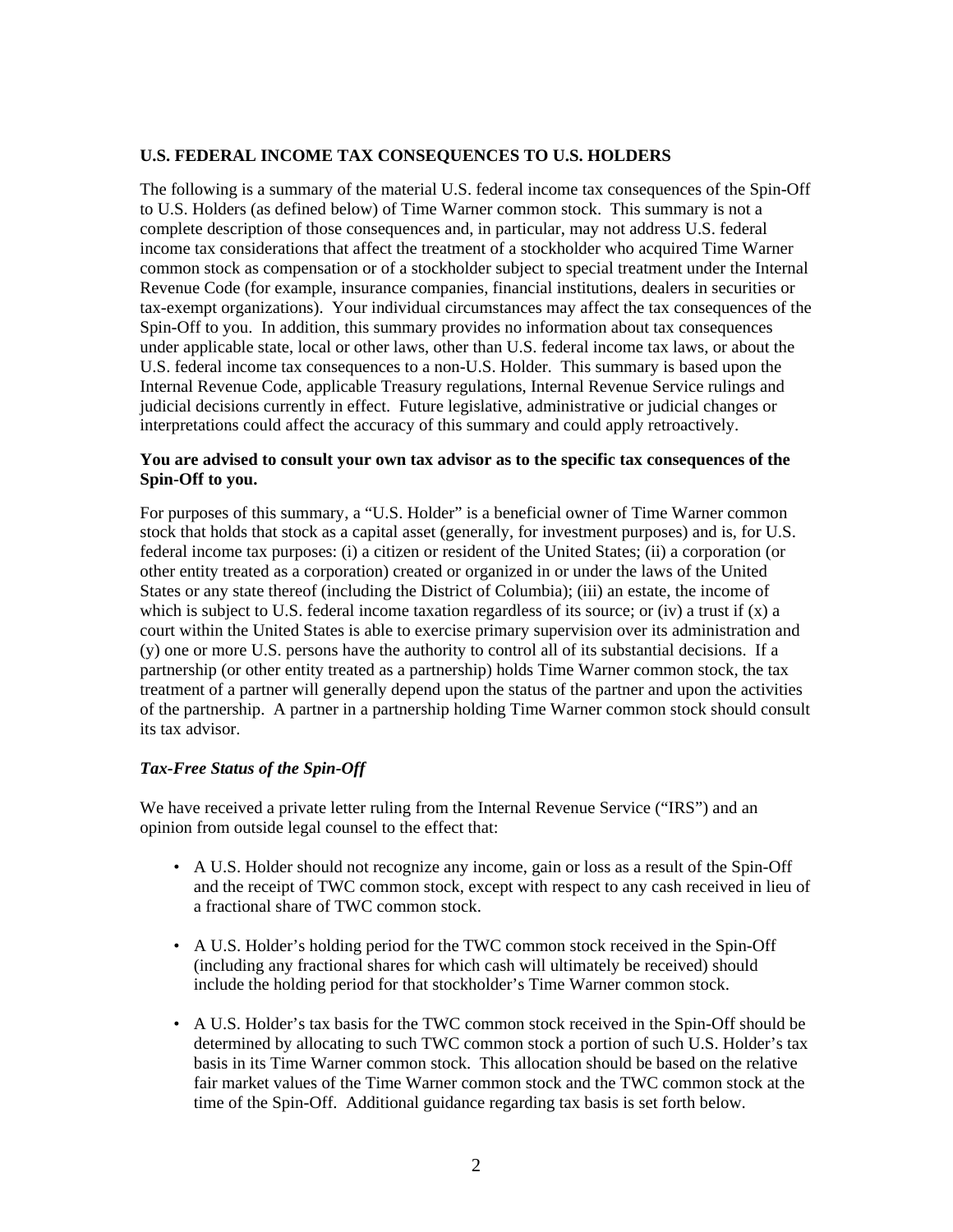• The receipt of cash in lieu of a fractional share of TWC common stock should be treated as a sale of the fractional share of TWC common stock, and a U.S. Holder should recognize a gain or loss equal to the difference between the amount of cash received and the stockholder's basis in the fractional share of TWC common stock. The gain or loss should generally be a long-term capital gain or loss if the holding period for the fractional share of TWC common stock is more than one year as of the time of the Spin-Off.

The private letter ruling and the opinion referred to above rely on certain facts, assumptions, representations and undertakings from Time Warner and TWC regarding the past and future conduct of the companies' businesses and other matters. If any of these facts, assumptions, representations or undertakings is incorrect or not otherwise satisfied, Time Warner and its stockholders may not be able to rely on the ruling or the opinion and could be subject to significant tax liabilities. Notwithstanding the private letter ruling and opinion, the IRS or state or local tax authorities could determine on audit that the Spin-Off should be treated as a taxable transaction if the relevant tax authority determines that any of these facts, assumptions, representations or undertakings are not correct or have not been satisfied, or for other reasons, including as a result of significant changes in the stock ownership of Time Warner or TWC after the Spin-Off.

#### *Filing Requirements for Certain U.S. Holders*

U.S. Holders who, immediately before the Spin-Off, owned 5% or more of the total outstanding Time Warner common stock or owned Time Warner securities with an aggregate tax basis of \$1 million or more, are required to complete and file a statement related to the Spin-Off with their U.S. federal income tax returns for the year in which the Spin-Off occurs. This statement is attached to this notice for your convenience.

### **FOREIGN TAX CONSEQUENCES TO NON-U.S. STOCKHOLDERS**

### *Canadian Federal Income Tax Consequences*

This discussion provides information regarding certain Canadian federal income tax consequences of the Spin-Off generally applicable to Time Warner stockholders who, for purposes of the Income Tax Act (Canada) (the "Canadian Tax Act") and at all relevant times, (i) are resident or deemed to be resident in Canada, (ii) hold their Time Warner common stock and will hold their TWC common stock as capital property, (iii) deal at arm's length with Time Warner and TWC, (iv) are not affiliated with Time Warner or TWC, and (v) are not subject to the "functional currency" reporting rules in the Canadian Tax Act ("Canadian Holders"). This discussion does not address tax consequences to a Canadian Holder who holds Time Warner common stock through a deferred income plan or to a Time Warner stockholder that is a "financial institution" for purposes of the "mark-to-market" rules in the Canadian Tax Act.

The Canadian Tax Act provides that a distribution by a U.S. resident corporation of common shares of another U.S. resident corporation to Canadian Holders in a U.S. tax-free distribution may, in certain circumstances, qualify for tax-free treatment under the Canadian Tax Act. In order for a distribution to so qualify, the distribution must be structured as an "eligible distribution," and the distributing corporation must provide certain specific information to the Canada Revenue Agency ("CRA"). Time Warner's current intention is to provide the necessary information to CRA within the applicable time limit. Upon notification as to the outcome of CRA's review of this information, Time Warner will post the results of CRA's review on Time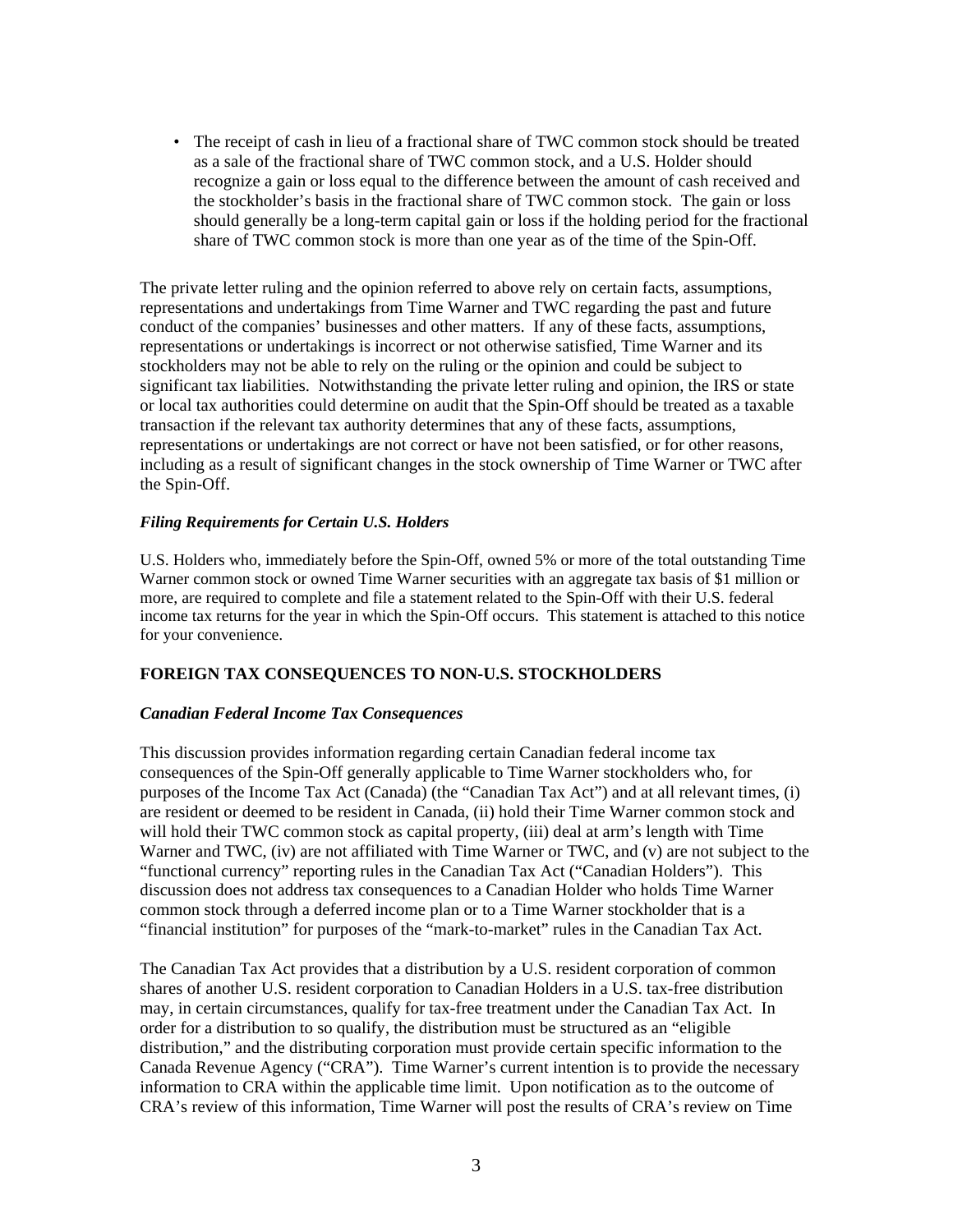Warner's website. If CRA determines that the Spin-Off qualifies for tax-free treatment under the Canadian Tax Act, CRA may also post such information on its website. While Time Warner believes that the Spin-Off has been structured such that it should be eligible for tax-free treatment to certain electing Canadian Holders, Time Warner can provide no assurances in this regard, and it is possible CRA may conclude that the Spin-Off does not qualify for such tax-free treatment.

If the Spin-Off qualifies for tax-free treatment, a Canadian Holder is generally entitled to make an election to have the distribution of TWC common stock not included in the stockholder's income for Canadian tax purposes. Where a valid election is made, the adjusted cost base of a Canadian Holder's shares of Time Warner common stock immediately before the Spin-Off is required to be allocated between such shares of Time Warner common stock and the shares of TWC common stock received by the Canadian Holder in the Spin-Off, in accordance with a formula based on the relative fair market values of such Time Warner common stock and TWC common stock immediately after the Spin-Off. Additional guidance regarding adjusted cost base where a valid election is made is set forth below. *In order to receive tax-free treatment, a Canadian Holder must make a valid election pursuant to section 86.1 of the Canadian Tax Act. The election must be made in writing, must be filed with the stockholder's paper tax return for the taxation year that includes the date of the Spin-Off, and must provide the information required by CRA. Electing Canadian Holders are urged to contact their own tax advisors for advice regarding the consequences of making such an election having regard to their own circumstances, and for detailed advice concerning the procedure to be followed to make such an election.* 

If the Spin-Off does not qualify for tax-free treatment, or if a valid tax election, as described above, is not filed, a Canadian Holder would be required to include in the stockholder's income for Canadian tax purposes, as a taxable dividend from Time Warner, an amount equal to the fair market value of the shares of TWC common stock received, determined as of the date of the Spin-Off. Canadian Holders would not be entitled to the gross-up and dividend tax credit treatment (for individuals) or the inter-corporate dividend deduction (for corporations) normally applicable to dividends received from taxable Canadian corporations.

Canadian Holders will be considered to have disposed of any fraction of a share of TWC common stock for which they receive cash, and will realize a capital gain (or capital loss) to the extent the cash so received exceeds (or is less than) the aggregate of the adjusted cost base of such fraction of a share and any reasonable costs of disposition. In general, one-half of a capital gain is included in income as a taxable capital gain and one-half of a capital loss is deducted against taxable capital gains to the extent and under the circumstances specified in the Canadian Tax Act.

A Canadian Holder that is a "Canadian-controlled private corporation" for purposes of the Canadian Tax Act is required to pay an additional 6-2/3% refundable tax on its "aggregate investment income," which includes an amount in respect of dividends, such as the distribution of TWC common stock pursuant to the Spin-Off, and any taxable capital gains from cash received in lieu of TWC common stock.

## *Tax Consequences to Other Non-U.S. Stockholders*

Certain non-U.S. stockholders may be subject to tax on the Spin-Off in jurisdictions other than the U.S. notwithstanding that the Spin-Off generally is not taxable under U.S. federal income tax law. In some jurisdictions, this may be the case even if a sale of shares may be subject to little or no tax in that jurisdiction.

### **GENERAL GUIDANCE REGARDING TAX BASIS IN A TAX-FREE SPIN-OFF**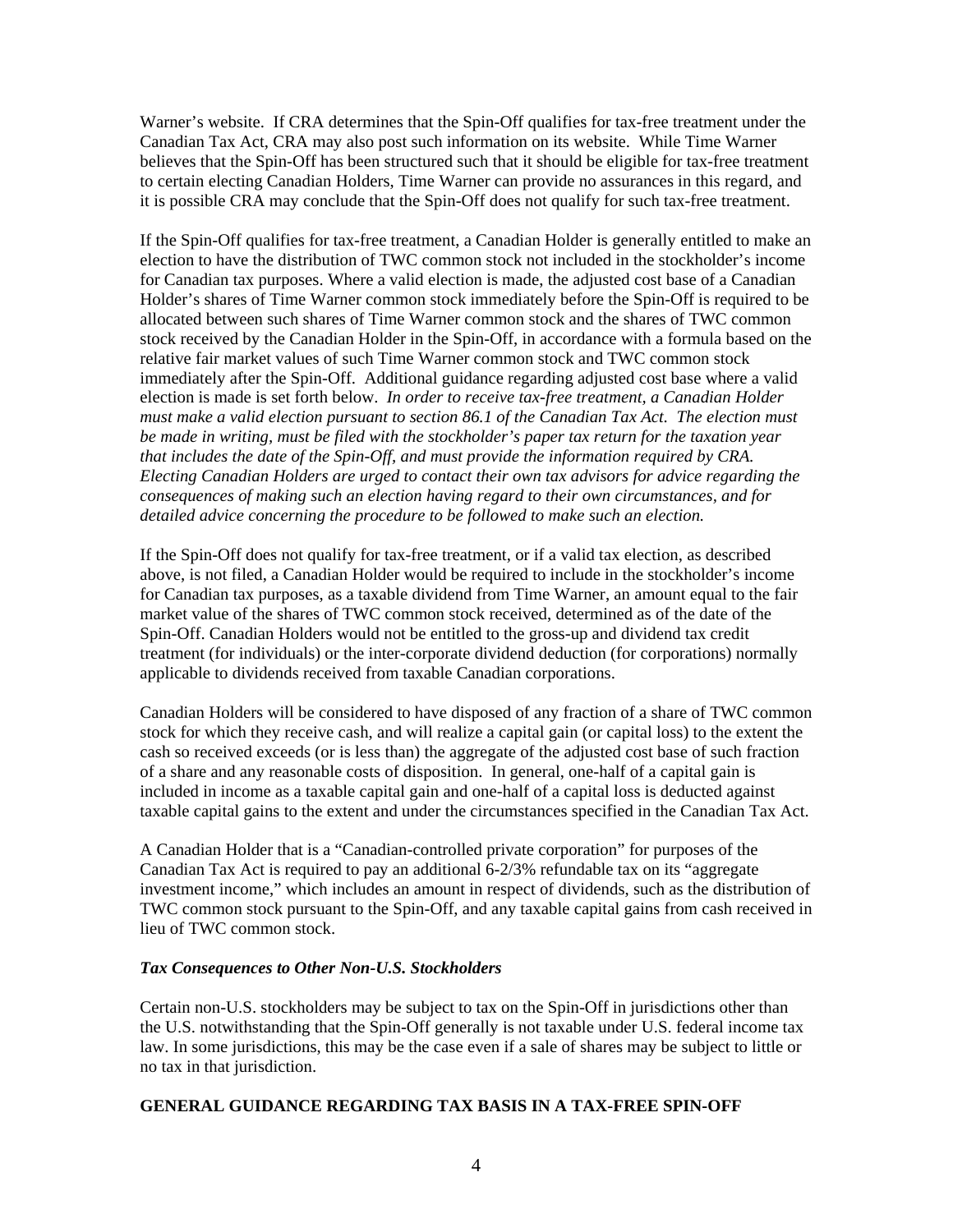The discussion below applies to U.S. Holders. The discussion below, while based on U.S. tax rules, is also generally applicable to Canadian Holders who make a valid election under section 86.1 of the Canadian Tax Act, if, but only if, CRA concludes that the Spin-Off is eligible for taxfree treatment, and subject to the qualifications that (i) references below to "tax basis" should be read as references to "adjusted cost base," (ii) the discussion below does not address the detailed rules in the Canadian Tax Act relevant to the computation of adjusted cost base including the averaging rules, and (iii) each amount relevant to the computation of a Canadian Holder's Canadian tax results must be computed in Canadian currency based on the rate of exchange quoted by the Bank of Canada at noon on the day on which the amount first arose or such other rate of exchange as is acceptable to CRA.

As a consequence of the Spin-Off, you will need to allocate your tax basis in your Time Warner common stock immediately before the Spin-Off between your Time Warner common stock and the TWC common stock you receive. If you purchased your Time Warner common stock for cash, the tax basis for your Time Warner common stock would generally equal the original cost of this common stock including commissions or other fees. *If you acquired your Time Warner common stock as a gift, through an employee compensation arrangement, from a person to whom you were related or otherwise not dealing with at arm's length, in a tax deferred transaction or through some other means, we recommend that you consult your own tax advisor to determine your tax basis in these shares*. *If you acquired shares of Time Warner common stock at different times, for U.S. tax purposes you will need to make separate tax basis calculations for each group of shares, and for Canadian tax purposes averaging may apply.*

The allocation of tax basis between your Time Warner common stock and the TWC common stock you receive in the Spin-Off is based on their relative fair market values at the time of or immediately following completion of the Spin-Off, which occurred at 8:00 p.m. on March 12, 2009. Neither U.S. nor Canadian federal income tax law specifies precisely how to determine these fair market values. In general, fair market value of an asset means the price at which the asset would change hands between a willing buyer and a willing seller, neither being under any compulsion to buy or sell and both having reasonable knowledge of the facts.

There are several potential methods for determining the fair market values of Time Warner common stock and TWC common stock. One approach for determining the fair market values is to utilize the "regular way" trading prices of Time Warner common stock and TWC common stock quoted on the New York Stock Exchange on the first trading day following the Record Date, which opened at \$8.43 and \$24.97 per share, respectively. *Note that the "regular way" trading price for Time Warner common stock on that date included the right to receive payment of shares of TWC common stock, and therefore represents an aggregate value for both the share of Time Warner common stock and the 0.083670 share of TWC common stock.* Another potential approach for determining the fair market value would be to utilize the "when issued" trading prices rather than the "regular way" trading prices. *Note that the "when issued" trading price for Time Warner common stock on March 13, 2009, reflected the effect of the Time Warner Reverse Split expected to occur on March 27, 2009, and the "when issued" price for Time Warner common stock will therefore need to be divided by 3 to determine the fair market value of a single share of Time Warner common stock.* For U.S. tax purposes, another alternative would be to use trading prices on March 12, 2009, the date on which the Spin-Off was completed. *Note that the "regular way" trading price for TWC common stock did not reflect the effect of the TWC Reverse Split until March 13, 2009, and the "regular way" price for TWC common stock on or before March 12, 2009 will need to be multiplied by 3 to determine the fair market value of a single share of TWC common stock at the time of the Spin-Off.*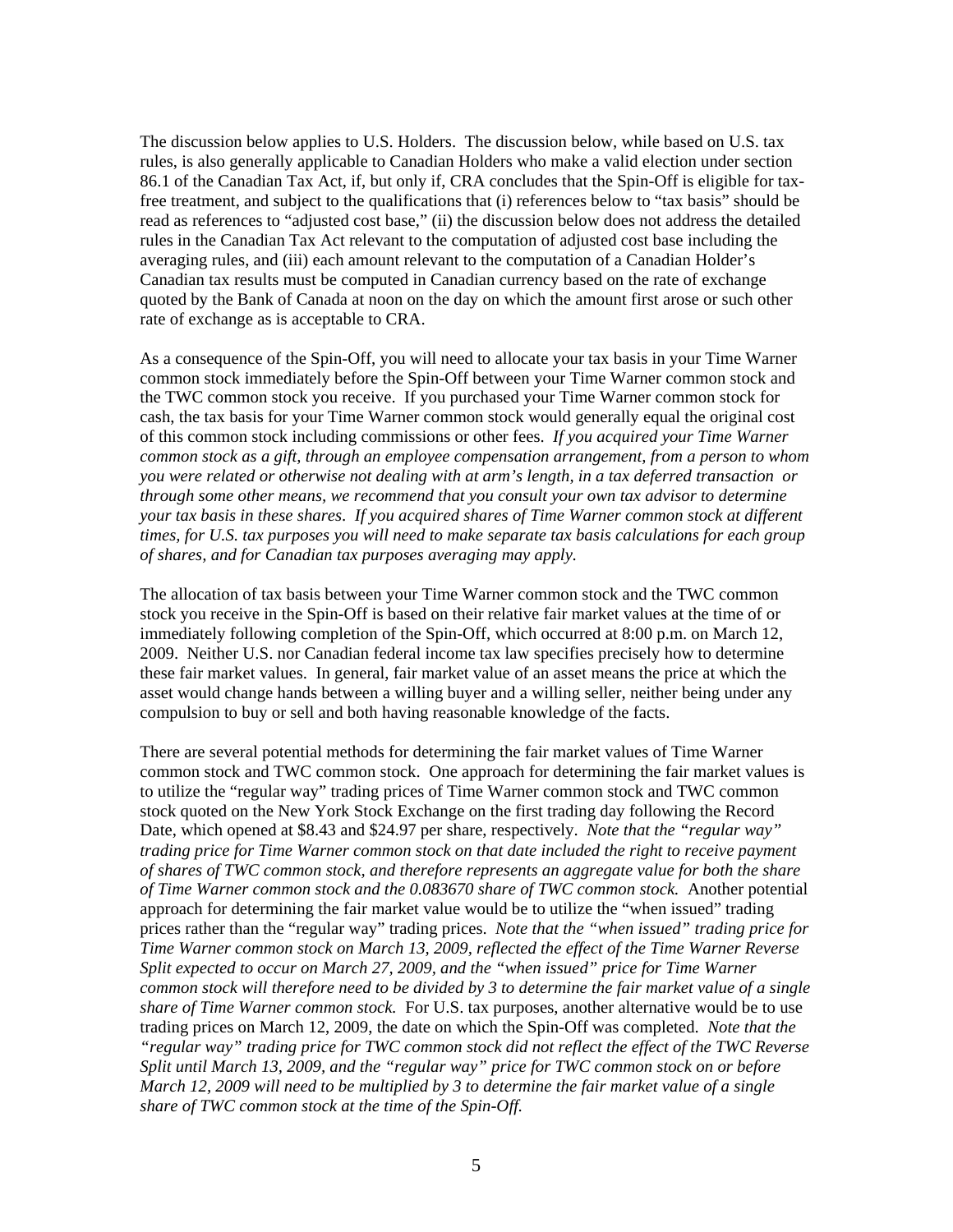Attached to this notice is an example of how to allocate your aggregate tax basis in your Time Warner common stock immediately before the Spin-Off between your Time Warner common stock and the TWC common stock you receive. The example is based on opening "regular way" prices on the trading day following the Record Date, as described above. The example is provided solely for illustrative purposes and as a convenience to Time Warner stockholders and their tax advisors when establishing their specific tax position.

**Please remember that Time Warner does not provide its stockholders with tax advice, and this notice is not intended to provide tax advice. This notice is for general information purposes and is not intended or written to be used, and cannot be used, for the purposes of (i) avoiding penalties under the Internal Revenue Code or (ii) promoting, marketing or recommending to another party any transaction or matter addressed herein. Time Warner encourages its stockholders to consult with their own tax advisors regarding the particular consequences of the Spin-Off, including the applicability of any U.S. federal, state and local, Canadian federal, provincial and territorial, and other foreign tax laws.**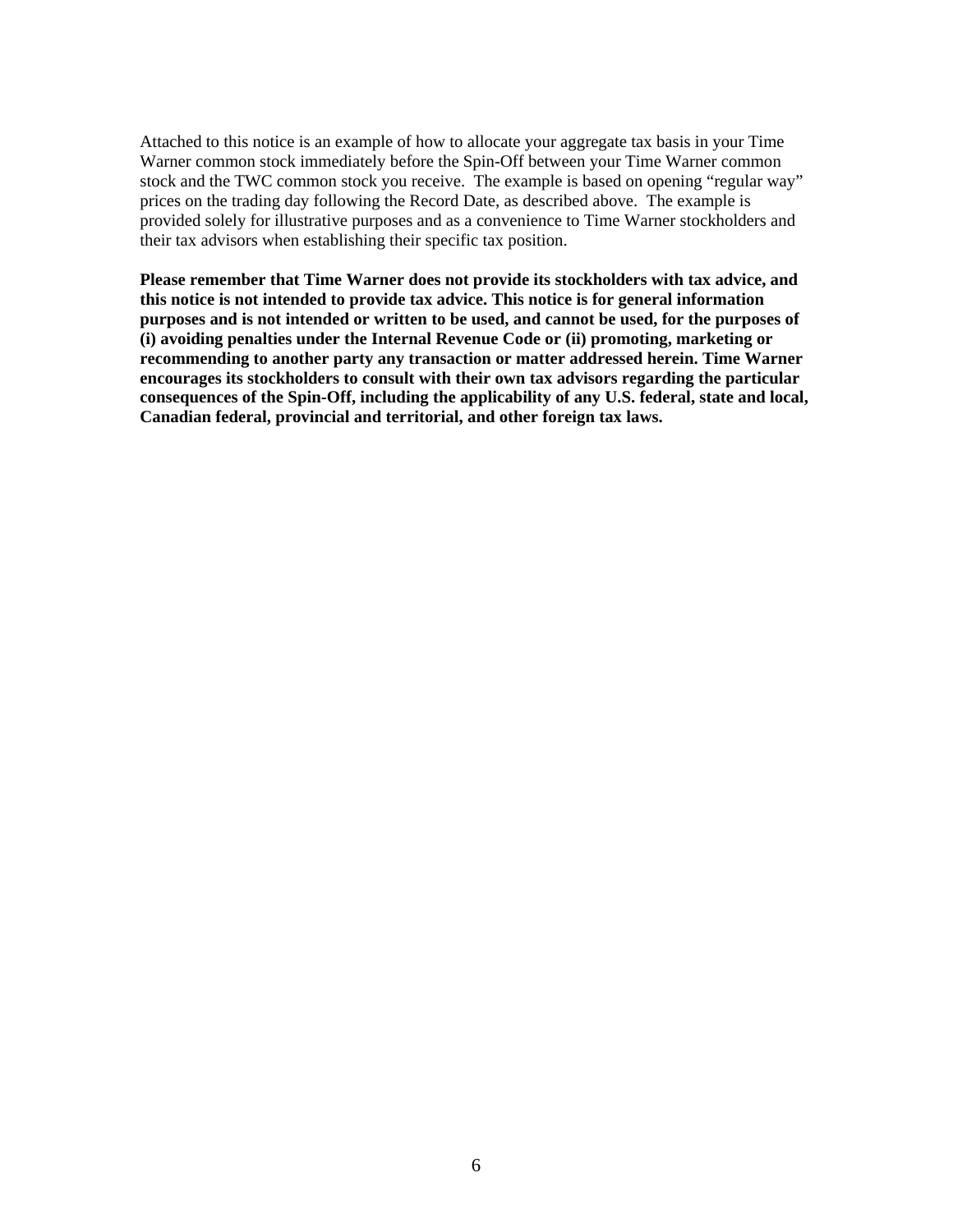### **HYPOTHETICAL EXAMPLE OF TAX BASIS CALCULATIONS USING "REGULAR WAY" OPENING TRADING PRICES ON MARCH 13, 2009**

**\*\*\* Note: Because the Time Warner Reverse Split will occur after the time at which the fair market value of the Time Warner common stock is determined, this example does not take into account the Time Warner Reverse Split. However, it does take into account the TWC Reverse Split, which occurred immediately prior to the Spin-Off.** 

#### *Assumptions:*

| Shares of Time Warner common stock:         | 100 shares                             |
|---------------------------------------------|----------------------------------------|
| Original cost of Time Warner shares:        | \$20 per share                         |
| Aggregate tax basis for Time Warner shares: | $$2,000$ (100 shares x \$20 per share) |
| Shares of TWC common stock to be received   |                                        |
| in Spin-Off (including fractional share):   | 8.3670 shares                          |

Your aggregate tax basis in your Time Warner common stock immediately prior to the Spin-Off would be allocated between your Time Warner common stock and your new TWC common stock (including any fractional share, for which you will ultimately receive cash) as illustrated below.

## *Formulas for Calculating Aggregate Fair Market Values of Shares in the Spin-Off*

*To determine the aggregate fair market value of the shares of TWC common stock you receive in the Spin-Off*, multiply the number of such shares by the applicable fair market value of one such share.

|                         | Number<br>of Shares |   | TWC.<br>Opening Price on<br>03/13/09 |          | Aggregate Fair<br>Market Value<br>of TWC Stock |
|-------------------------|---------------------|---|--------------------------------------|----------|------------------------------------------------|
| <b>TWC Common Stock</b> |                     |   |                                      |          |                                                |
| Received                | 8.3670              | X | \$24.97                              | $\equiv$ | \$208.92                                       |

*Please note that if you choose to determine the aggregate fair market value of the shares of TWC common stock you receive in the Spin-Off using the "regular way" price prior to March 13, 2009,* you will need to multiply that price by 3 in order to take into account the TWC Reverse Split.

*To determine the aggregate fair market value of the shares of Time Warner common stock you owned on the Record Date using the "regular way" trading price*, first multiply the number of shares of Time Warner common stock by the "regular way" trading opening price of one such share (which includes the value of the TWC stock to be received in the Spin-Off), and then subtract the aggregate fair market value of the TWC stock as determined above.

|                                       | Number<br>of<br><b>Shares</b> |   | "Regular"<br>Way" Trading<br><b>Opening Price</b><br>on 03/13/09 |     | Aggregate<br>Fair Market<br>Value of Time<br>Warner and<br><b>TWC Stock</b> |   | Aggregate<br>Fair Market<br>Value<br>of TWC<br><b>Stock</b> |     | Aggregate Fair<br>Market Value of<br>Time Warner<br><b>Stock Only</b> |
|---------------------------------------|-------------------------------|---|------------------------------------------------------------------|-----|-----------------------------------------------------------------------------|---|-------------------------------------------------------------|-----|-----------------------------------------------------------------------|
| Time Warner<br>Common<br><b>Stock</b> | 100                           | X | \$8.43                                                           | $=$ | \$843.00                                                                    | - | \$208.92                                                    | $=$ | \$634.08                                                              |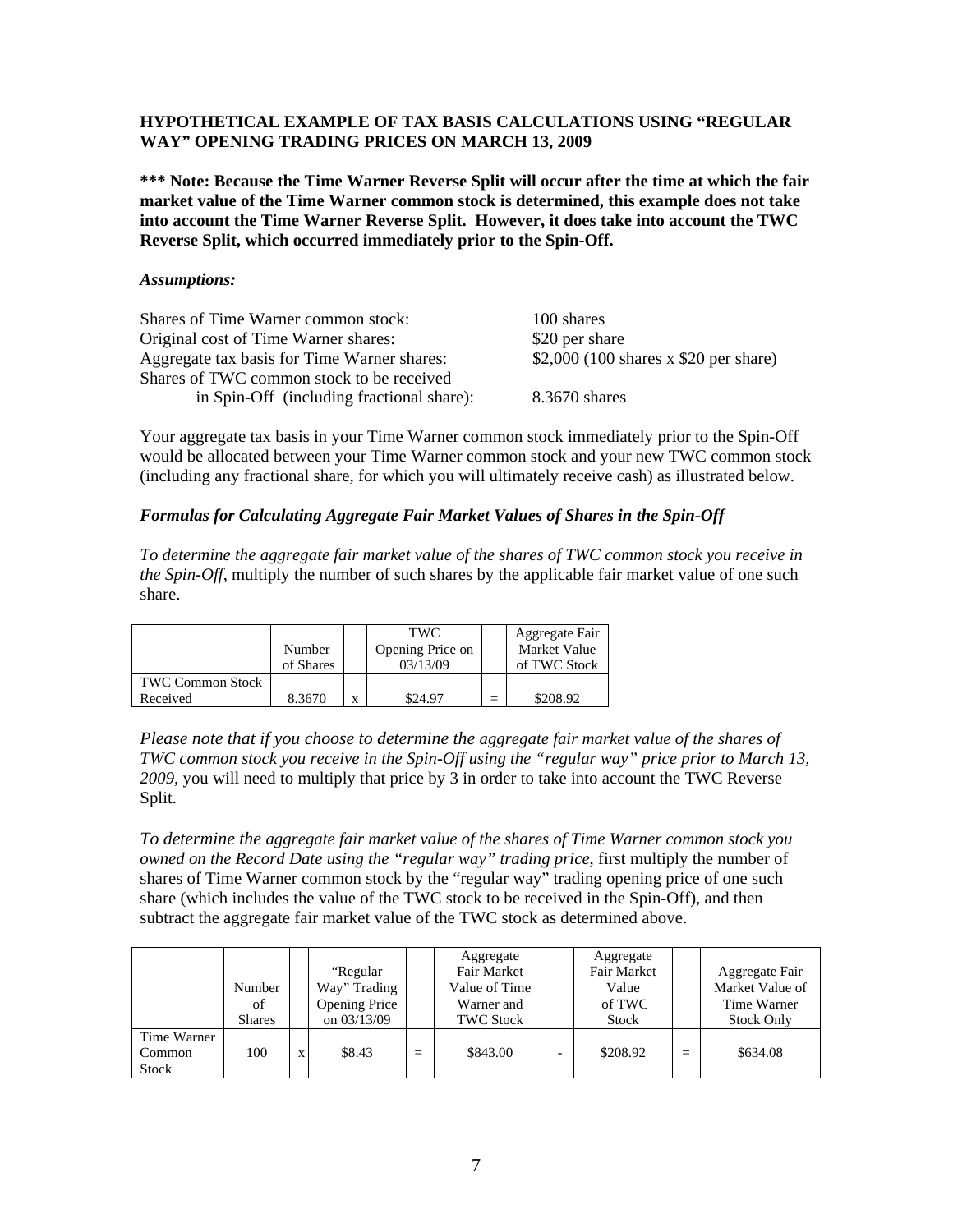*Please note that if you choose to determine the aggregate fair market value of the shares of Time Warner common stock you owned on the Record Date using the "when issued" trading price rather than the "regular way" trading price*, you will need to divide the "when issued" trading price by 3 to eliminate the effect of the anticipated Time Warner Reverse Split, and then multiply the result by the number of such shares of Time Warner common stock you owned on the Record Date.

# *Formula for Calculating Share Basis Allocation Percentage in the Spin-Off:*

*To find the share basis allocation percentage for your Time Warner common stock*, divide the aggregate fair market value of your shares of Time Warner common stock owned on the Record Date by the sum of the aggregate fair market values of your shares of Time Warner common stock owned on the Record Date and your shares of TWC common stock received in the Spin-Off (including any fractional share for which you will ultimately receive cash).

*To find the share basis allocation percentage for the TWC shares you receive in the Spin-Off (including any fractional share for which you will ultimately receive cash)*, divide the aggregate fair market value of your shares of TWC common stock received in the Spin-Off (including any fractional share) by the sum of the aggregate fair market values of your shares of Time Warner common stock owned on the Record Date and your shares of TWC common stock received in the Spin-Off (including any fractional share).

|                         | Aggregate<br><b>Fair Market</b><br>Value | Aggregate Fair Market<br>Value of Time Warner and<br><b>TWC Stock</b> |     | <b>Share Basis</b><br>Allocation |
|-------------------------|------------------------------------------|-----------------------------------------------------------------------|-----|----------------------------------|
| Time Warner             |                                          |                                                                       |     | Percentage                       |
| Common Stock            | \$634.08                                 | \$843.00                                                              | -   | 75.2171%                         |
| <b>TWC Common Stock</b> |                                          |                                                                       |     |                                  |
| Received                | \$208.92                                 | \$843.00                                                              | $=$ | 24.7829%                         |

# *Formula for Calculating Tax Basis Allocation in the Spin-Off:*

*To find the tax basis allocation for your Time Warner common stock owned on the Record Date,* multiply your aggregate tax basis in your shares of Time Warner common stock immediately prior to the Spin-Off by your Time Warner share basis allocation percentage. To find your Time Warner tax basis allocation per share, divide this number by the number of Time Warner shares owned on the Record Date.

*To find the tax basis allocation for the TWC common stock you receive in the Spin-Off (including any fractional share),* multiply your aggregate tax basis in your shares of Time Warner common stock immediately prior to the Spin-Off by your TWC share basis allocation percentage. To find your TWC tax basis allocation per share, divide this number by the number of TWC shares you receive in the Spin-Off (including any fractional share).

|                       | Aggregate Time<br>Warner Tax<br><b>Basis</b> |                           | <b>Share Basis</b><br>Allocation<br>Percentage |     | Tax Basis<br>Allocation |   | Number<br>of Shares | Tax Basis<br><b>Allocation Per</b><br><b>Share</b> |
|-----------------------|----------------------------------------------|---------------------------|------------------------------------------------|-----|-------------------------|---|---------------------|----------------------------------------------------|
| Time Warner           |                                              |                           |                                                |     |                         |   |                     |                                                    |
| <b>Common Stock</b>   | \$2,000                                      | X                         | 75.2171%                                       |     | \$1,504.34              | ÷ | 100                 | \$15.04                                            |
| <b>TWC Common</b>     |                                              |                           |                                                |     |                         |   |                     |                                                    |
| <b>Stock Received</b> | \$2,000                                      | $\mathbf{v}$<br>$\lambda$ | 24.7829%                                       | $=$ | \$495.66                | ÷ | 8.3670              | \$59.24                                            |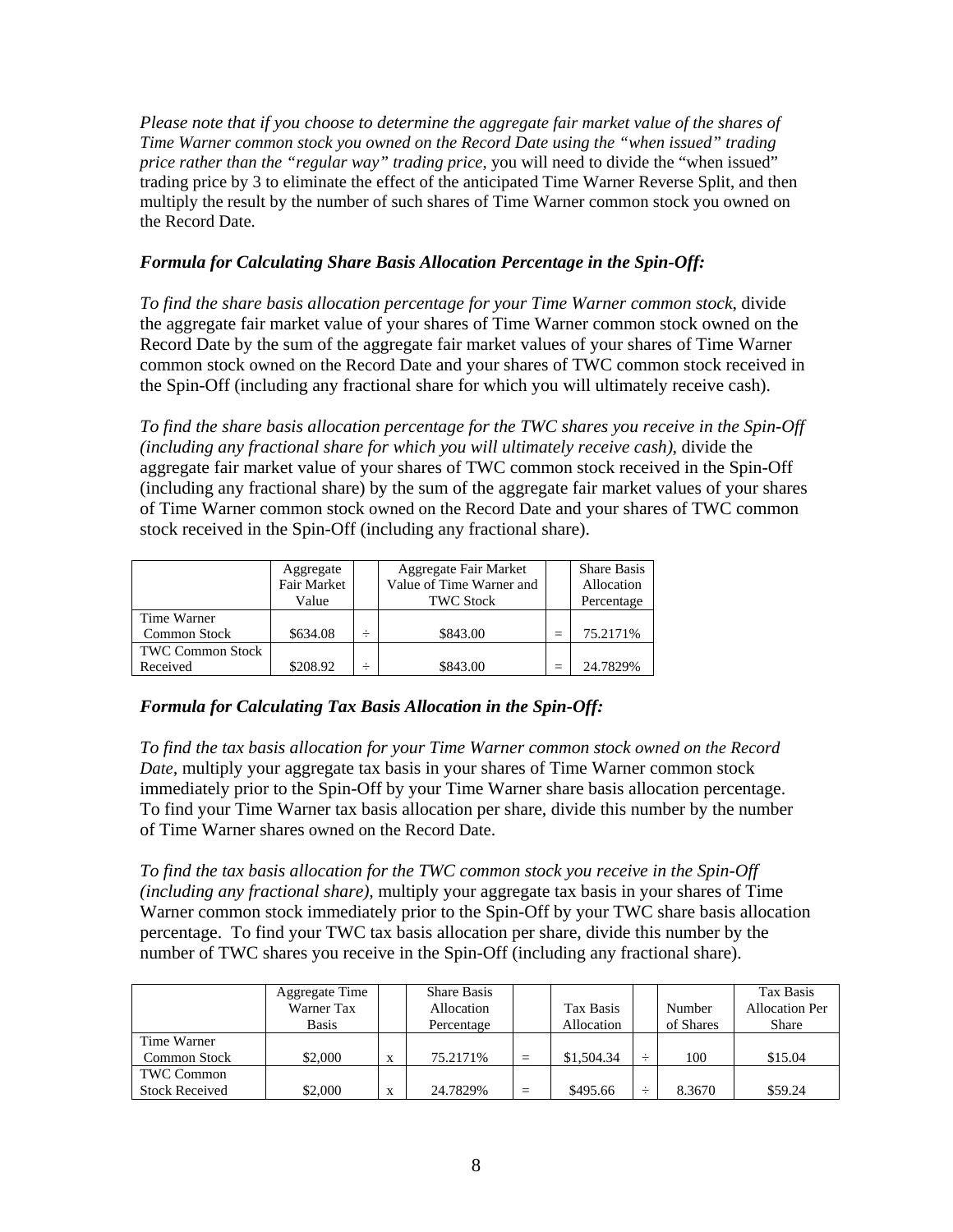# *Formula for Allocating Aggregate Tax Basis to Whole TWC Shares and Fractional TWC Shares:*

*To find the tax basis allocation for the whole shares of TWC common stock you receive in the Spin-Off*, multiply the number of whole shares you receive by the TWC tax basis allocation per share.

*To find the tax basis allocation for any fractional share of TWC common stock sold on your behalf for cash*, multiply the fraction of a share you would have received by the TWC tax basis allocation per share. This is the basis you should use to compute your gain or loss recognized with respect to the cash you receive in lieu of the fractional shares.

|                             | Number of<br><b>Shares</b> |   | Tax Basis<br>Allocation<br>Per Share |                          | Tax Basis<br>Allocation |
|-----------------------------|----------------------------|---|--------------------------------------|--------------------------|-------------------------|
| <b>TWC Whole Shares</b>     |                            | X | \$59.24                              | $\overline{\phantom{0}}$ | \$473.92                |
| <b>TWC Fractional Share</b> | 0.3670                     | X | \$59.24                              | $=$                      | \$21.74                 |

**Please remember that Time Warner does not provide its stockholders with tax advice, and this example is not intended to provide tax advice. This example is for general information purposes and is not intended or written to be used, and cannot be used, for the purposes of (i) avoiding penalties under the Internal Revenue Code or (ii) promoting, marketing or recommending to another party any transaction or matter addressed herein. Time Warner encourages its stockholders to consult with their own tax advisors regarding the particular consequences of the Spin-Off, including the applicability of any U.S. federal, state and local, Canadian federal, provincial and territorial, and other foreign tax laws.**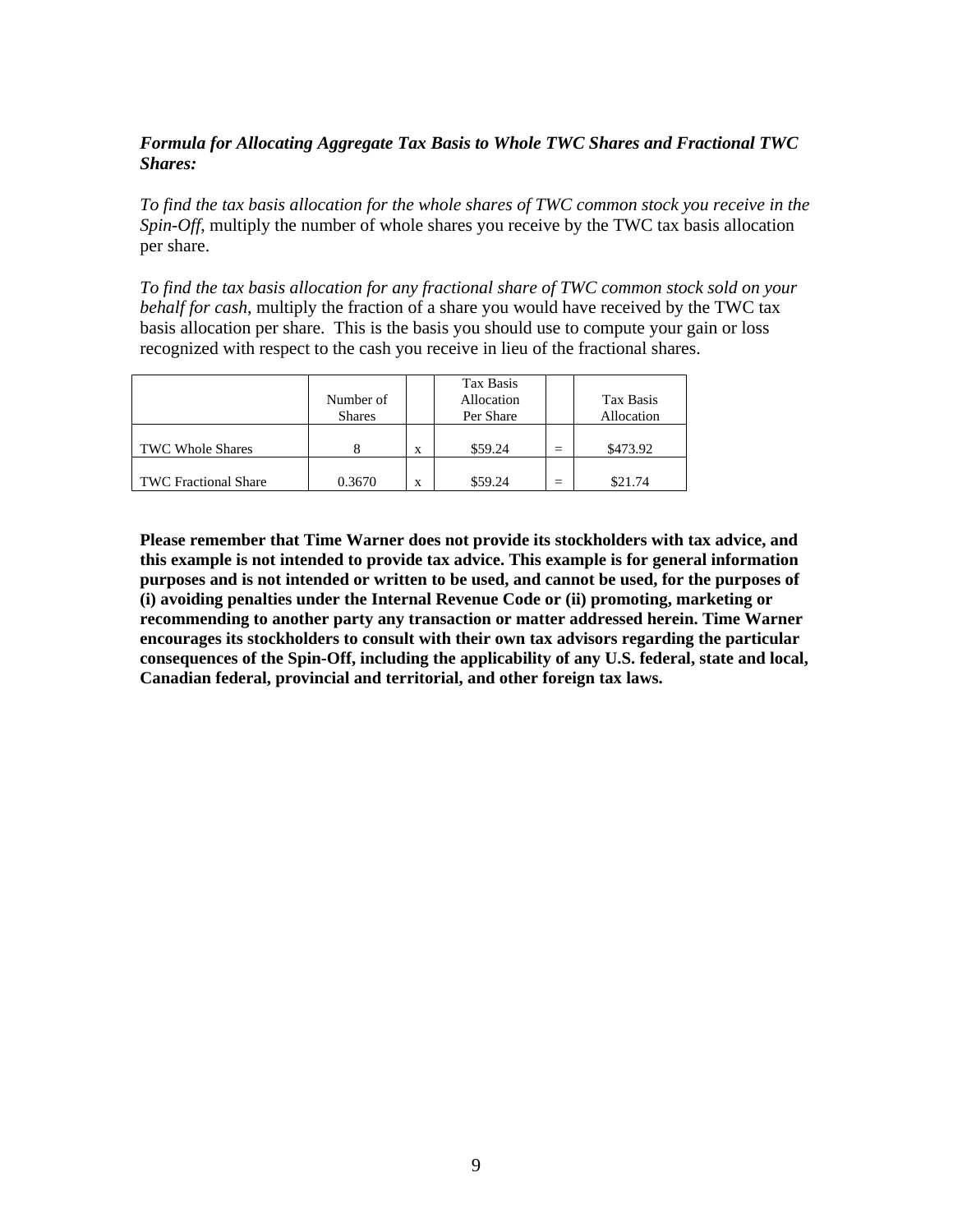# **STATEMENT PURSUANT TO TREASURY REGULATION § 1.355-5(b) BY** (Name): (Taxpayer Identification Number or Social Security Number): \_\_\_\_**\_\_\_\_\_\_\_\_\_\_\_\_\_\_\_\_\_\_,**

#### **A SIGNIFICANT DISTRIBUTEE**

On March 12, 2009, Time Warner Inc., a Delaware corporation ("Time Warner"), effected the Spin-Off (the "Spin-Off") of its shares of common stock of Time Warner Cable Inc., a Delaware corporation ("TWC"), to holders of Time Warner common stock pursuant to a pro rata distribution of Time Warner's TWC common stock to Time Warner stockholders. As a result of the Spin-Off, each Time Warner stockholder of record as of 8 p.m. Eastern time on March 12, 2009 (the "Record Date"), was entitled to receive 0.083670 share of TWC common stock for each share of Time Warner common stock held by such stockholder as of the Record Date.

1. Name, address and employer identification number of the distributing corporation:

Time Warner Inc. One Time Warner Center New York, New York 10019 EIN: 13-4099534

Name, address and employer identification number of the controlled corporation:

Time Warner Cable Inc. 60 Columbus Circle New York, New York 10023 EIN: 84-1496755

- 2. The undersigned was a stockholder owning shares of Time Warner common stock and received shares of TWC common stock in the Spin-Off. The aggregate fair market value of the TWC common stock received by the stockholder in the Spin-Off was \$\_\_\_\_\_\_\_\_\_\_\_\_\_\_\_.
- 3. The undersigned did not surrender any stock or securities of Time Warner in connection with the Spin-Off.